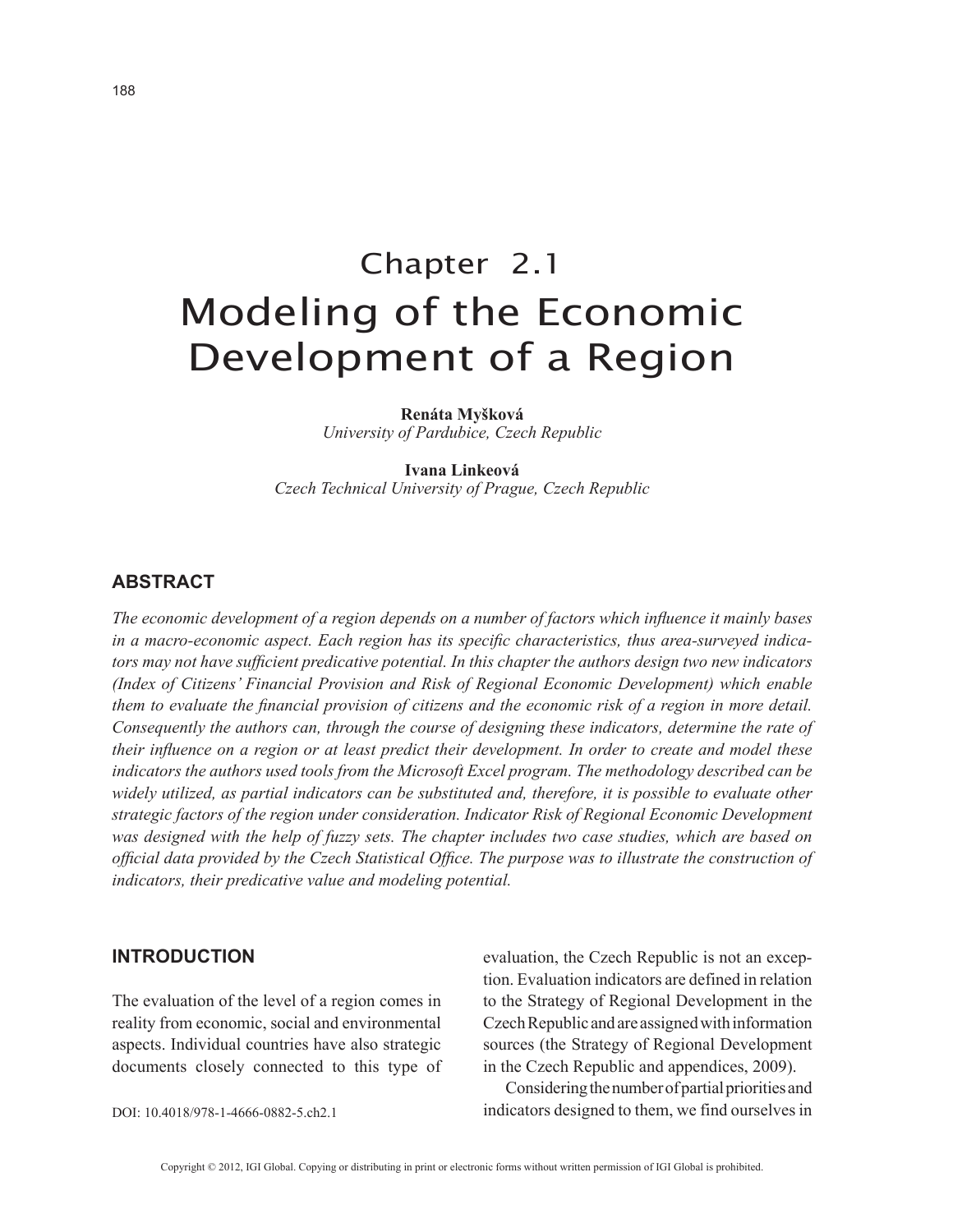a situation in which the evaluation of the level of a region is quite difficult. We are faced with the following questions:

- What is the position of the region with respect to other regions in the Czech Republic?
- Are there significant disparities?
- Which priorities should be given special care?
- What is the weight of individual evaluating indicators?
- and others.

Moreover, individual pillars of the Strategy of Sustainable Development contain other indicators delimitated for regional observation which are used even in statistic surveys conducted by district statistic offices. Presently, 42 basic indicators are used at a regional level in the course of statistical research. Indicators were selected according to their relevance and data availability at a regional level (Czech Statistical Office, 2009), but in previous years different indicators where considered. This can lead to the distortion of the current situation of regions and to inaccurate conclusions of the conducted analyses.

One of the main tasks of this chapter is to find such indicators which are observed in long term periods, have sufficient predicative potential at a regional and country level and can be utilized for the economic evaluation of certain area. Another task is to design indicators which would help us assess the economic aspects of a region in greater detail and which could be modeled and predicated. It is therefore necessary to delimitate suitable tools and methods. In relation to this task we can state the third task, to demonstrate the usability of the design through case studies. The methodology process is elaborated so that a reader would be able to apply the obtained knowledge on various data, but also be able to modify it in the design of other indicators.

A proposal of new indicators based on the system concept, i.e., that the region is seen as a system characterized by a set of elements in mutual interaction and output function, is suggested. The purpose of the proposed criteria is supplemented by a set of indicators for the assessment of the region as a whole.

# **MACROECONOMIC INDICATORS USED IN ECONOMIC DEVELOPMENT EVALUATION**

The evaluation of the economic development of a country is possible by means of macroeconomic indicators and their trends. Macroeconomic balance characterized by such level of gross domestic product, which brings balance to aggregate supply and demand, is constantly being disturbed by destabilizing factors. In special literature (for example: Froyen, 2008; Baumol & Blinder, 1994; Parkin & Powell & Matthews, 2005; Shim & Siegel, 2005) the basic indicators are assumed to be the annual rate of growth of real domestic product, annual rate of unemployment, annual inflation rate and rate of balance of trade to nominal gross domestic product in percent. The maximal fulfillment of all indicators is in practice not possible, certain compromises can be achieved by fulfilling some of the goals at the cost of obtaining poor results of other goal(s). Baumol and Blinder (1994) paid great attention to the unemployment rate and inflation; the significance of these values is also stressed by Miles and Scott (2005).

Many important economists from various countries in various time periods occupy themselves with the analysis of macroeconomic indicators and the consequences of their development [e.g. USA: Carnes, Slifer (1992), Wilison & Clark (1993); post-communistic countries: Blanchard (1998); Great Britain: Layard & Nickell & Jackman (2005); Brazil: McEachern (2008)].

If we accent unemployment as a fundamental problem influencing country development, we